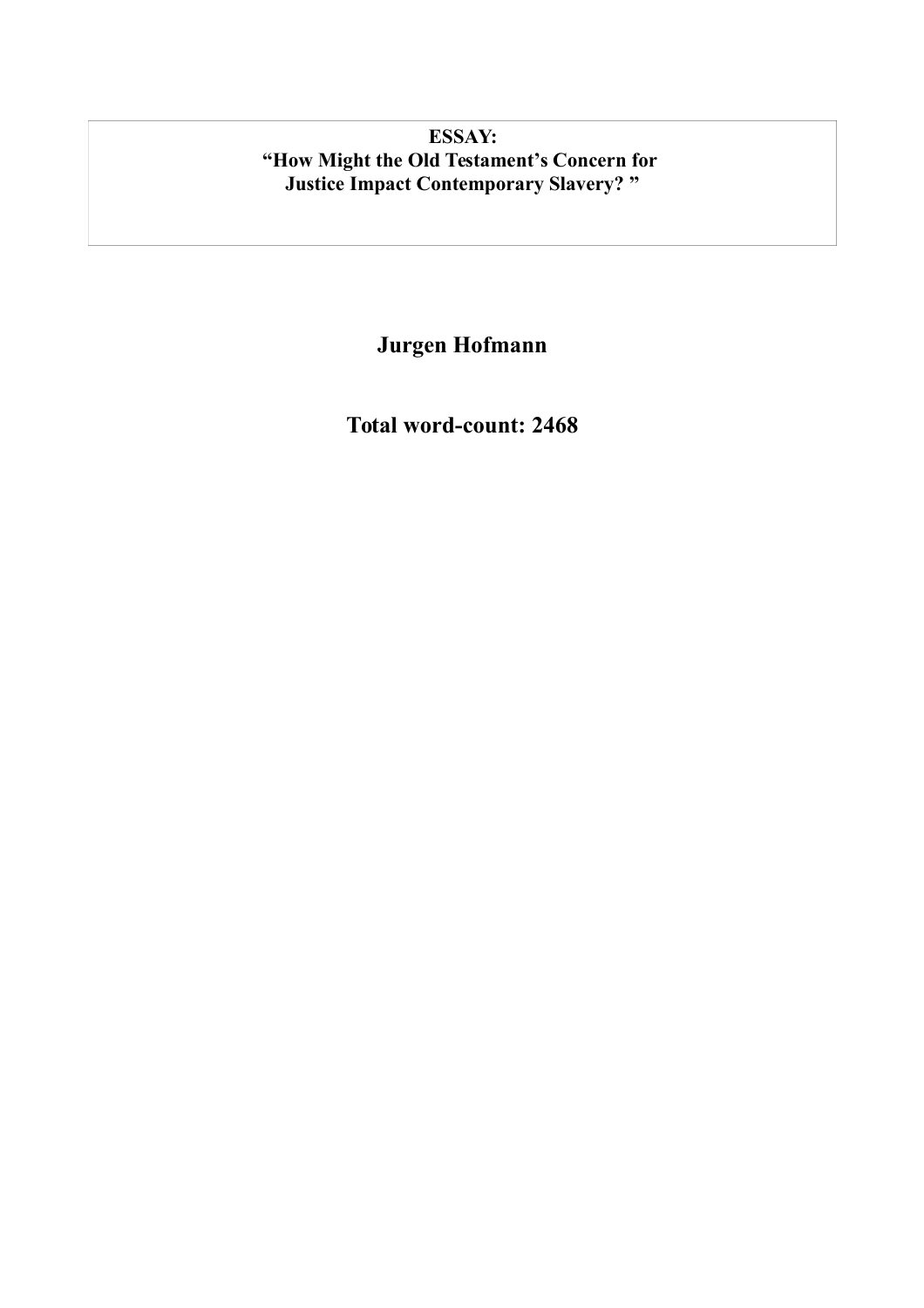# **Introduction**

Slavery is not only a phenomenon of the past. It is estimated that 29.8 million people are forced to live in slavery around the world today. Modern slavery is present in almost every country. Wherever people are sold, traded, bought or tricked into a job, one can talk of 'slavery'.[1](#page-1-0)

Sometimes the claim is made that the Bible approves of slavery since rules governing slavery can be found in the both the Old and New Testament (OT and NT).<sup>[2](#page-1-1)</sup> Throughout this paper it will become apparent that this is not as straightforward as one might think. For this a closer look will be taken at the OT's laws on slavery with a focus on justice.

One will see, while comparing modern ideas of slavery with the OT and other ancient near east (ANE) rules, that the OT view has been *and* can still be of great impact on slavery.

### **OT View**

### *OT vs Contemporary view*

There is no monolithic model of slavery in Scripture. The OT demonstrates different forms of relations of what might be called 'slavery'. Many forms are no longer treated as such in contemporary understandings of the period and area. For example: When an Israelite could not pay back a loan the person could sell himself as a 'slave' to the creditor until the debt was settled (Leviticus 25:39-41). Today when a bankrupt party cannot meet its obligations, the party may voluntarily assign itself into bankruptcy by a creditor. The debtor's property passes to the trustee in bankruptcy who, in turn, tries to satisfy the creditor. Clearly one would not call this 'slavery'.

The OT Israelite was not permitted to abduct a person in order to sell him. This was punishable with

<span id="page-1-0"></span><sup>1</sup> Walk Free Foundation.

<span id="page-1-1"></span><sup>2</sup> E.g. Jacobs, *Why*, 27-36.

<sup>©</sup> Copyright Jurgen Hofmann - [www.apologeet.nl](http://www.apologeet.nl/) Page 1 | 9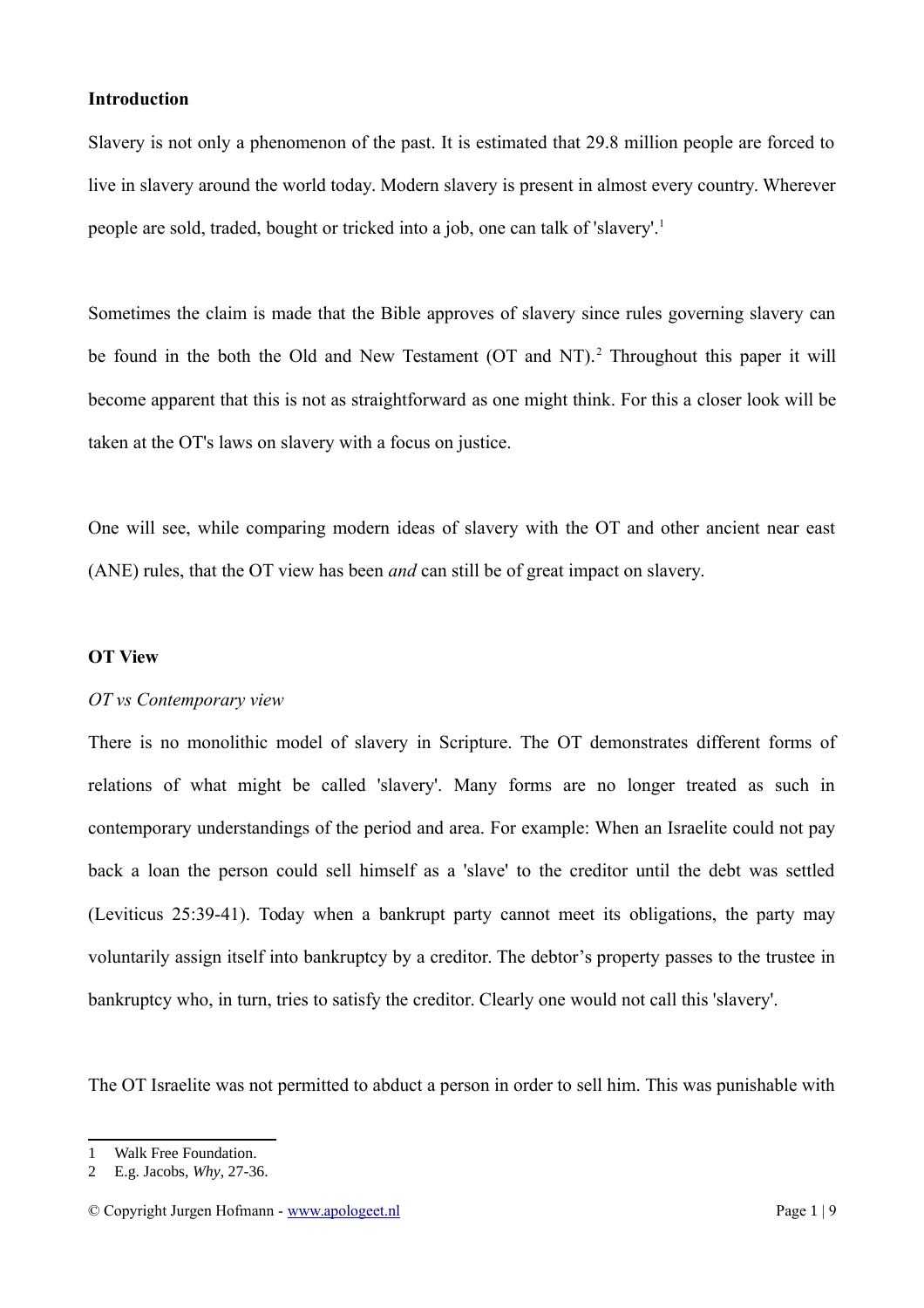death (Exodus 21:16). Furthermore, injuring or killing a slave or making the slave work on Sabbath, was punishable.<sup>[3](#page-2-0)</sup> This in stark contrast with for example  $17<sup>th</sup>$  century slave-trade or contemporary exploitation.

#### *Slave or Servant*

The OT words 'slave' or 'servant' both come from '*ebed*', and denotes persons in subordinate positions. Addressing Moses and prophets, the Israelites called themselves their servants (Num 32:25; 1 Sam 12:19). The same broad use of the word was also common among other ancient near east (ANE) societies. For example, a soldier of the Babylonian king Nebuchadnezzar II was considered to be the king's *ebed* (2 Kings 24:10). Another example can be seen in the Athenian silver mines ( $5<sup>th</sup>$  century BC), where the management was in the hands of a 'slave'.<sup>[4](#page-2-1)</sup>

The ANE knew two important distinctions: between debt and chattel slaves, and between native and foreign slaves. The laws mediated first and foremost to protect the debt and the native slaves—these citizens were mostly victims of debts they could not pay or severe famine. The debt or native slaves were normally under a contractual arrangement.<sup>[5](#page-2-2)</sup>

# *Voluntary Institution?*

Westbrook argues that Deuteronomy's (23:15-16) prohibition to return an escaped slave to the owner was meant to be a cop-out for slaves who were not treated correctly.<sup>[6](#page-2-3)</sup> Craigie notes, deduced from the wording of verse 16, that this law only applies to slaves who fled to Israel from foreign countries.[7](#page-2-4) However, verse 16 *does not* say 'the slave who fled from a foreign country'. Westbrook states that there was *no* real involuntary slavery in Israel. In other words, slavery was advantageous

<span id="page-2-0"></span><sup>3</sup> Exodus 21:20, 26-27; 23:12, Leviticus 19:20.

<span id="page-2-1"></span><sup>4</sup> Reynolds, 'Slavery,' 795-796.

<span id="page-2-2"></span><sup>5</sup> Westbrook, et al., *A History*, 42.

<span id="page-2-3"></span><sup>6</sup> Ibid, 1007.

<span id="page-2-4"></span><sup>7</sup> Craigie, *The New*, 300-301.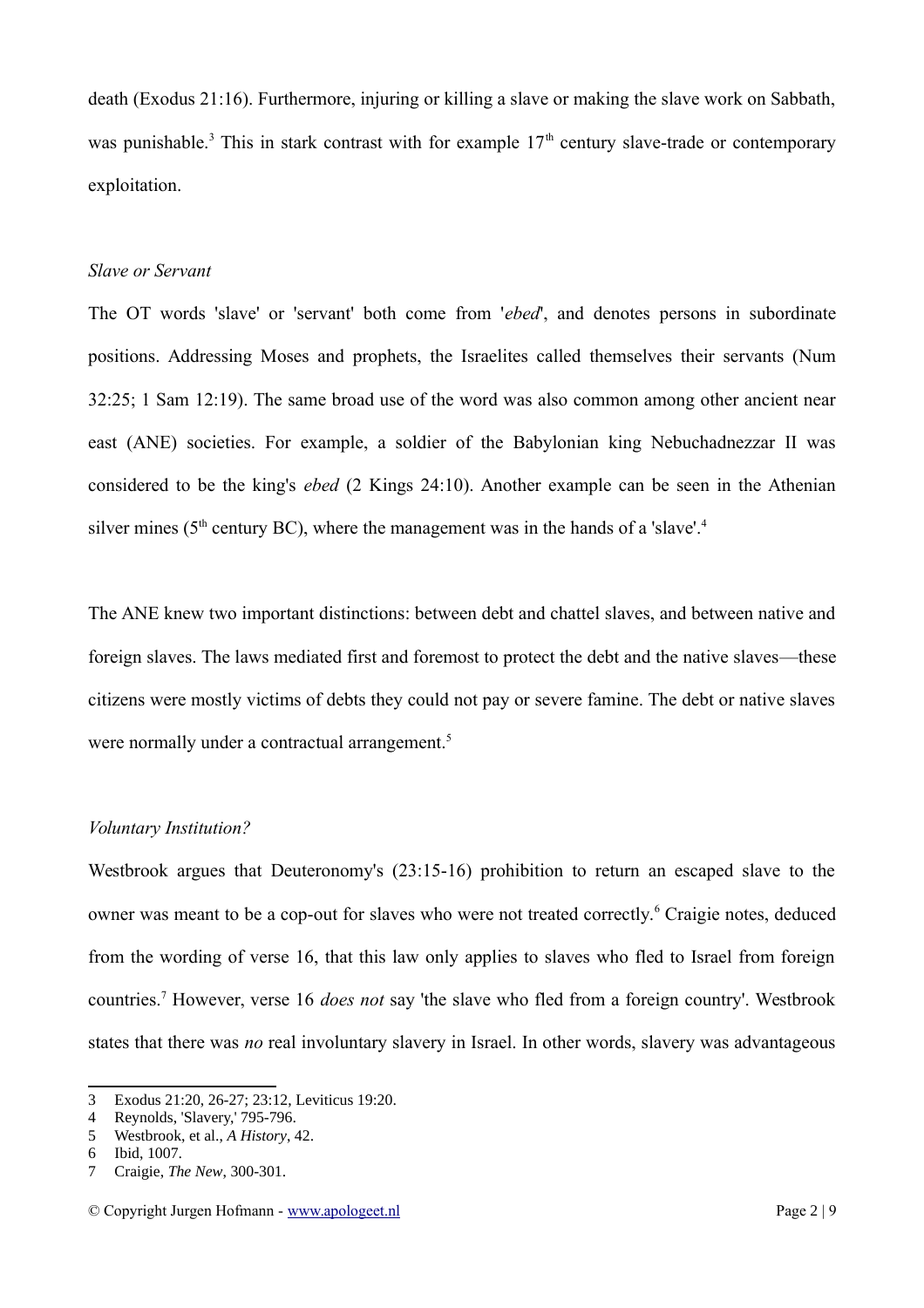to the poor, and they could leave if they were not treated well. However, one cannot presume this required to shelter those who had wronged their masters, or left their duty without reason.<sup>[8](#page-3-0)</sup> This rule urged the masters to treat their slaves well, with Israel's enslavement in Egypt in mind.<sup>[9](#page-3-1)</sup>

# **Other ANE Societies**

Comparing Israel's law with other ANE rules reveals three differences. Israel had laws *against* injury and abduction. Third there was the prohibition to return runaway slaves.

# *Injury*

Hammurabi's code allowed disciplining the slave by cutting of an ear.<sup>[10](#page-3-2)</sup> In contrast, Mosaic law treated these sanctions as an offence and consequently demanded the release of the victimised slave (Exodus 21:26-27). Moreover, if a slave died as a result of being disciplined by the master, *the master* was to be punished (Exodus 21:20). ANE practise was to financially compensate the master (not the slave) for any injuries inflicted to the slave.<sup>[11](#page-3-3)</sup> By contrast, the Mosaic law held masters legally accountable for the way they treated their own slaves and others.

#### *Abduction*

Hammurabi's code had a law against abductions but it did not include slavery.<sup>[12](#page-3-4)</sup> In case of kidnapping a free Hittite, the Hittite law demanded that the abductor *and* his household had to become slaves of the victim's family.<sup>[13](#page-3-5)</sup> The Hittite punishment is harsh, but less severe than that required in the Pentateuch. For stealing a human being for capital gain, the abductor had to be put to death (Exodus 21:16, cf. Deuteronomy 24:7).

<span id="page-3-0"></span><sup>8</sup> Jenks, *The Comprehensive*, 615.

<span id="page-3-1"></span><sup>9</sup> E.g.: Deuteronomy 5:6; 6:12, 21; 7:8; 15:15; 16:12; 24:18-19.

<span id="page-3-2"></span><sup>10</sup> Hammurabi, 'Code,' 282.

<span id="page-3-3"></span><sup>11</sup> E.g. Ibid., 199,252.

<span id="page-3-4"></span><sup>12</sup> Ibid., 14.

<span id="page-3-5"></span><sup>13</sup> USC, 'Hittite,' 19. Cf. Block, *Israel*, 144-145.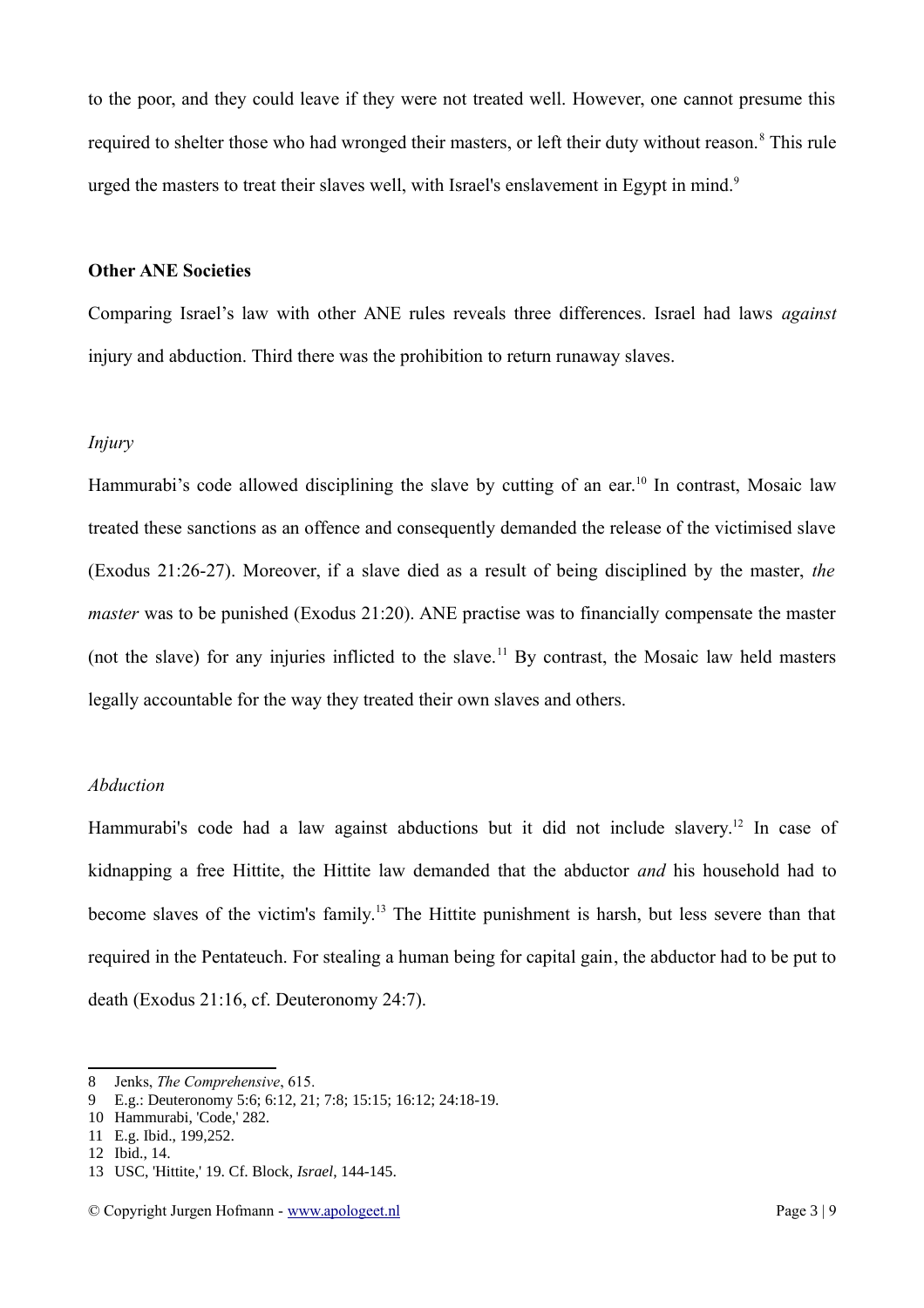### *Returning Runaways*

ANE laws forbade harbouring runaway slaves, and international treaties required nations to hand them over.<sup>[14](#page-4-0)</sup> Hammurabi's code demanded the death penalty for those helping runaway slaves.<sup>[15](#page-4-1)</sup> The Hittite law only required a penalty. The slave however, was still to be returned to the master.<sup>[16](#page-4-2)</sup> Deuteronomic law does not apply to these treaties and offers a permanent asylum (Deuteronomy 23:15-16). Additionally, reading the preceding verses, 'that he see no unclean thing in thee' (verse 14), it looks like 'unclean' includes hindering fled slaves from becoming part of Israel's society.<sup>[17](#page-4-3)</sup> With this, Israel stood apart from other societies.

# *Abolishing or Transforming.*

Compassion for justice can be seen in the comparison above. OT rules did not abolish slavery, rather they gave directions that transformed the concept of slavery. This transformation continued in the NT (e.g. Galatians 3:28)—it did not tear down the concept of slavery but rather worked subversive like yeast: slowly but surely.<sup>[18](#page-4-4)</sup> According to Dandamayev, the OT gives the first demands in world literature to treat slaves as human beings for their own good and not just for the good of their master.<sup>[19](#page-4-5)</sup>

### **Justice and Righteousness**

#### *Neglecting the Poor*

The OT has much more to say about justice. An important rule can be found in Leviticus 19:18 '...thou shalt love thy neighbour as thyself...' (cf. Leviticus 19:34). However, Israel neglected this rule. The prophet Amos charged Israel with major crimes: the sale into debt slavery of the innocent and poor; the oppression of the poor; the misuse of unfortunate women; and the extortion of

<span id="page-4-0"></span><sup>14</sup> Tigay, *The JPS*, 215.

<span id="page-4-1"></span><sup>15</sup> Hammurabi, 'Code,' 16.

<span id="page-4-2"></span><sup>16</sup> USC, 'Hittite,' 22-24.

<span id="page-4-3"></span><sup>17</sup> Thompson, *Deuteronomy*, 172-173.

<span id="page-4-4"></span><sup>18</sup> Maggay, 'Justice,' 129-130.

<span id="page-4-5"></span><sup>19</sup> Dandamayev, 'Slavery,' 65.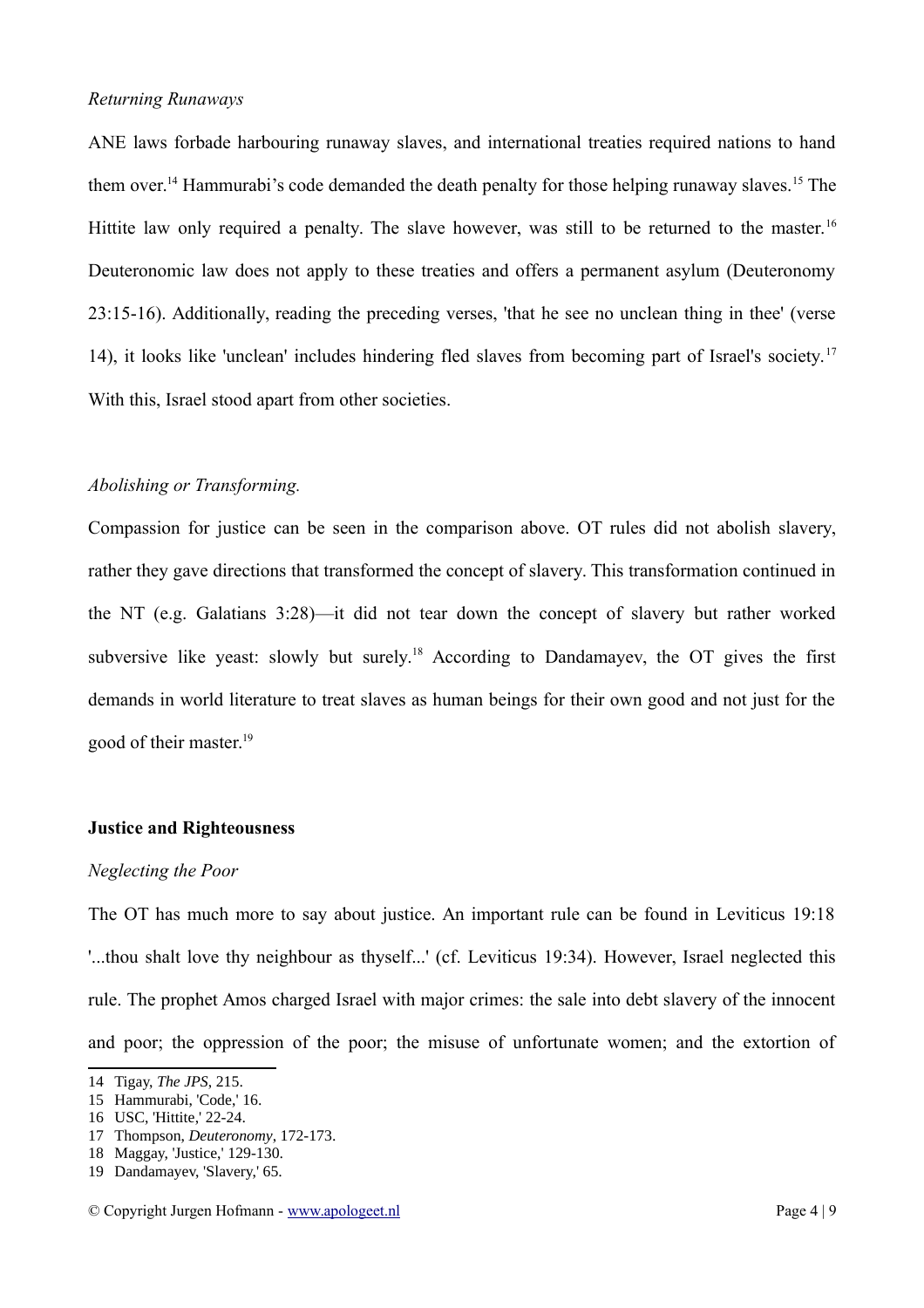debtors. One can see the resemblance with contemporary slavery, which includes debt bondage, the sale or exploitation of children and human trafficking. Many are victims for insignificant reasons because the rich value money over people (cf. Amos 2:6).

#### *Restoration*

Contemporary Western societies have rules to help people with debts and those who cannot manage on their own. There are also rules for schooling, healthcare and personal development. When these rules are not in place some regard this as unjust and unrighteous and long for judgement.<sup>[20](#page-5-0)</sup> However, Amos did not use the term 'justice' to express judgement. In the OT, 'justice' communicates to the solution and not to the problem. Justice has to do with life, not judgement. Amos' disciplinary words have a conclusion in 9:11-15. Some suggest that these verses are added later because Amos' task was not to ensure people of a hopeful future.<sup>[21](#page-5-1)</sup> Yet, it is more reasonable to state that Amos understood the OT purpose of justice: restoration *not* punishment. Amos' message thus states: 'do justice and live—do injustice and face judgement.'

# *Productive*

Only demanding judgement is not productive and therefore the OT laws also demand practical care for the poor.<sup>[22](#page-5-2)</sup> Timothy was warned with the words: 'For the love of money is the root of all evil' (1) Timothy 6:10). Looking at the OT one can see the writer's concern. Justice would mean to change systems from within. To be just is to look at the heart of the problem and to endeavour change—this starts with looking after the needy instead of spending *all* time (and money) in chasing the guilty. Only when people venture to share their riches with the poor one will see change. People who are taken care of are less vulnerable for exploitation.<sup>[23](#page-5-3)</sup>

<span id="page-5-0"></span><sup>20</sup> E.g.: Civil Rights Movement by African Americans (mid-1950s to late 1960s).

<span id="page-5-1"></span><sup>21</sup> E.g.: Simundson, *Abingdon*, 238-239.

<span id="page-5-2"></span><sup>22</sup> E.g.: Deuteronomy 10:19; 14:28-29;.

<span id="page-5-3"></span><sup>23</sup> Cf. Jones, *Understanding*, 131-133.

<sup>©</sup> Copyright Jurgen Hofmann - [www.apologeet.nl](http://www.apologeet.nl/) Page 5 | 9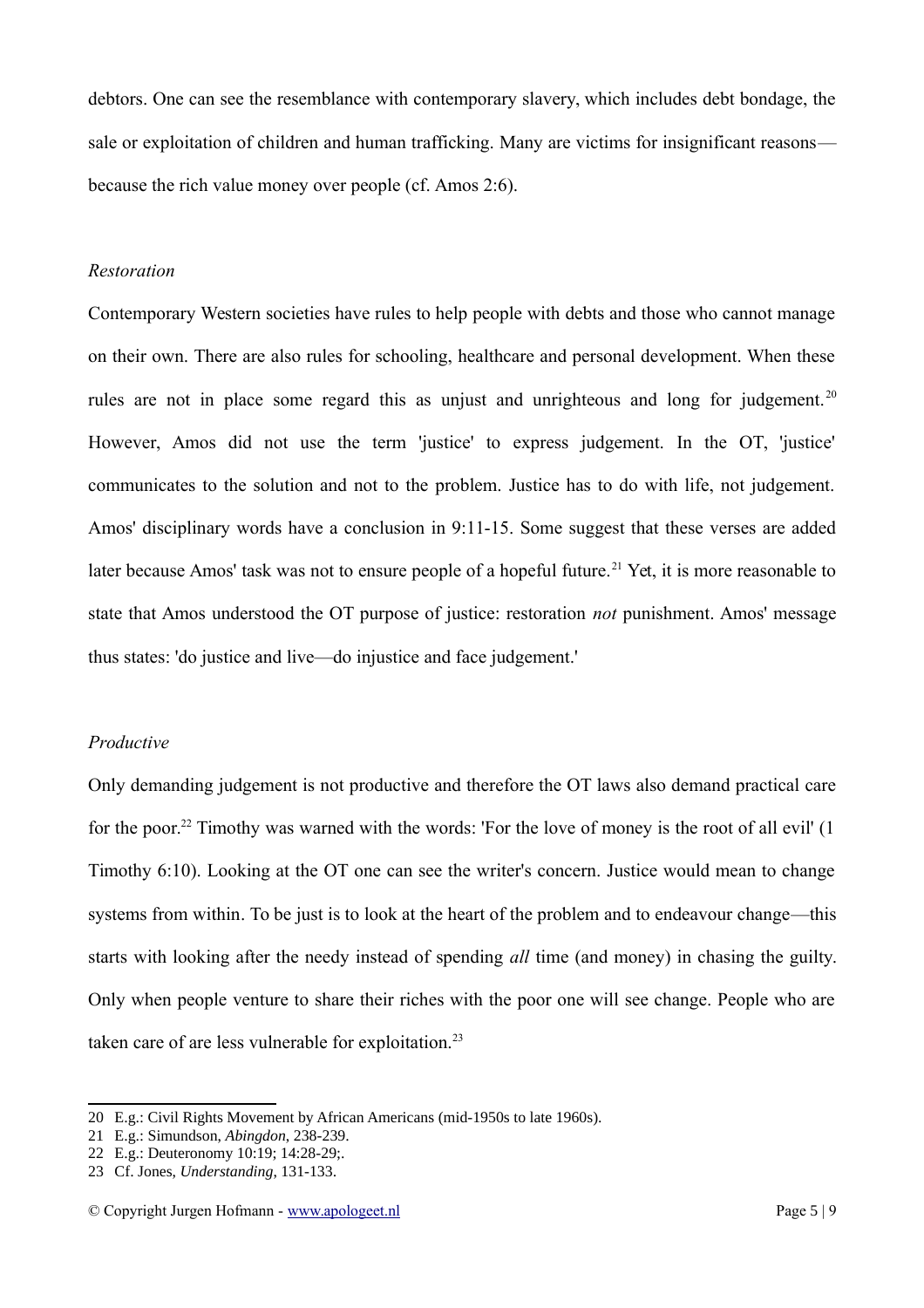#### **Impact**

#### *Mercifulness*

Comparing the asylum offered to runaway slaves in Deuteronomy (23:15-16), one can see the contrast with contemporary inhospitable asylum laws which are used to reduce the number of asylum seekers.<sup>[24](#page-6-0)</sup> Many asylum-seekers gave everything (often to ruthless gangs) to come to Western countries, only to hear that they have to leave again. Some disappear in the illegality, often to be abused by hustlers or dealers. Research has demonstrated the ineffectiveness of the contemporary Western asylum laws. Initially fewer people tried to come into Western countries which triggered gangs to ask lower prices for their 'smuggle' services—consequently more people are temped to try their luck.<sup>[25](#page-6-1)</sup> Micah 6:8 states that it is God's will 'to do justly, and to love mercy, and to walk humbly with thy God.' Human-trafficking can only be solved by actively following and helping newcomers—not doing so can be considered as merciless and unjust as many will disappear in illegality and are therefore excluded from state protection<sup>[26](#page-6-2)</sup>. The OT law said that the newcomers could live among the Israelites in one of their gates—not somewhere hidden away, but in the middle of society.

# *Disguised Enslavement*

MacDonald argues that Free-trade, as advocated by the World Trade Organisation (WTO), makes it very hard for poor countries to compete with subsidy-supported goods from the West. This creates a situation in which people are forced to work and live under degrading situations. Forcing third world farmers to grow their crops against unsustainable prices is akin towards enslavement. The farmers are forced to work with the entire family and often have to rely on a creditor, while Western farmers can live comfortably on their subsidies.<sup>[27](#page-6-3)</sup> The OT laws entail an equality between people. To live out justice means that the West should treat third world countries as equals. Some

<span id="page-6-0"></span><sup>24</sup> Gibney, *The Ethics*, 107.

<span id="page-6-1"></span><sup>25</sup> Monheim, *Human*, 17-18.

<span id="page-6-2"></span><sup>26</sup> Ibid.

<span id="page-6-3"></span><sup>27</sup> MacDonald, *Third*, 74-76; cf. WTO, Understanding.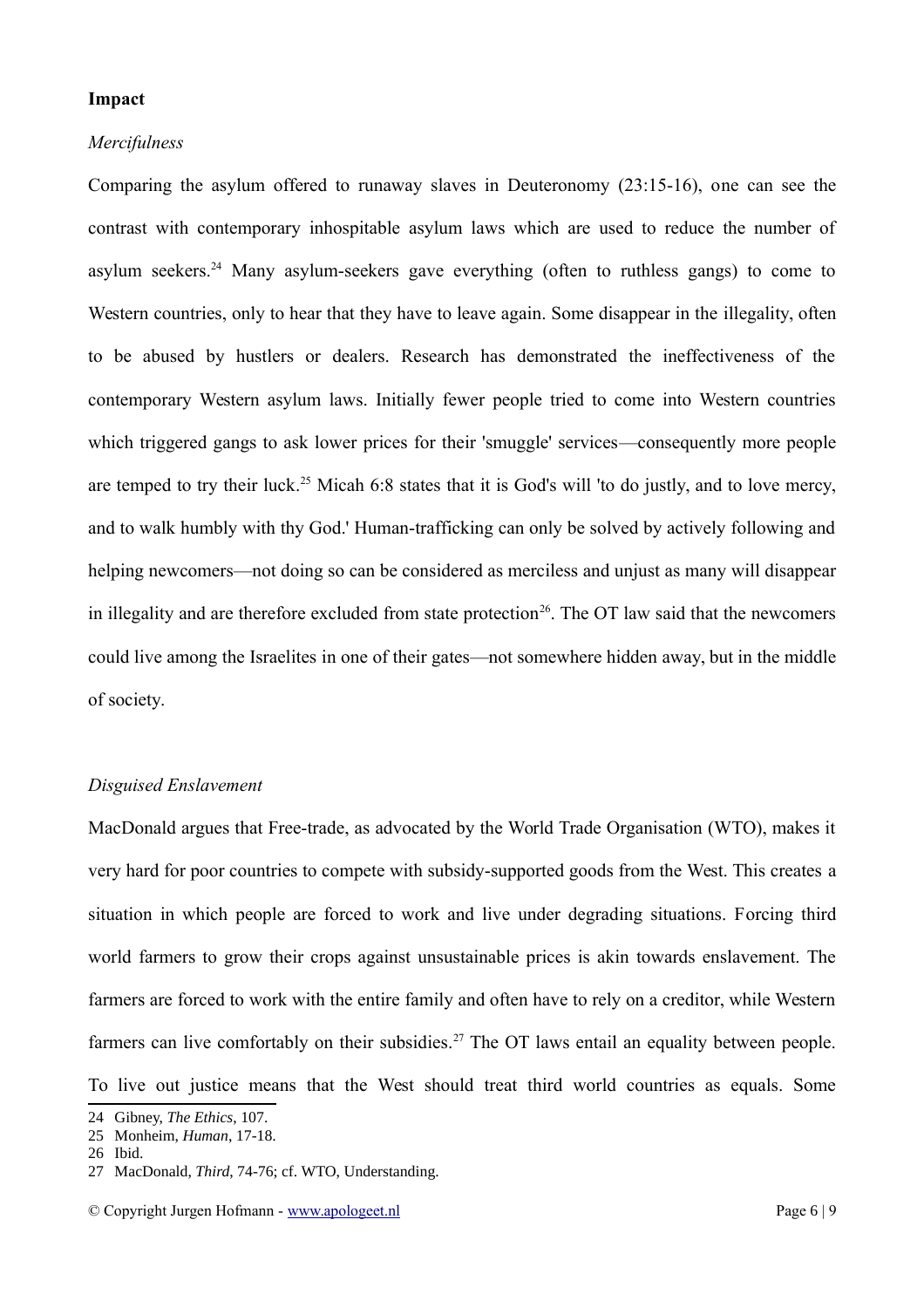economists argue that equality is secured as developing countries are free to compete.<sup>[28](#page-7-0)</sup> This argument only goes when countries have enough financial resources to compete. OT laws display a mutual interest for both the master and the slave. One way to establish this is to implement Fairtrade certificates on products. This way workers can sustain their families, and children are no longer forced to work alongside their parents.<sup>[29](#page-7-1)</sup>

# *Jubilee*

A Hebrew slave was to be set free in the seventh year, without paying anything (Exodus 21:2, Deuteronomy 15:12). Many third-world countries are in high financial debt to Western countries. The human costs of this debt burden are immense—an estimation in 1997 states that if these countries were relieved of their annual repayments the countries could make investments 'that in Africa alone would save the lives of about 21 million children by 2000 and provide 90 million girls and woman with access to basic education.'[30](#page-7-2) The OT commands Israelites to avoid poverty by lending freely to the poor and not charging them interest.<sup>[31](#page-7-3)</sup> Poverty and international debt are both ingredients for high percentages of slavery.<sup>[32](#page-7-4)</sup> The principle of the seventh year can be used to help these countries in their ongoing battle against poverty. A step further can be found in Leviticus 25:8- 10. This passage was the philosophy behind the campaign 'Jubilee 2000'. One cannot expect that this will end slavery at once but at least it will give the countries in debt a chance to invest in more sustainable frameworks.<sup>[33](#page-7-5)</sup>

#### *Justice*

The Hebrew word '*tsĕdaqah*' can be translated with the words 'justice' and 'righteousness'. Justice includes accountability, transformation, and restoration—as well as bringing perpetrators to trial.

<span id="page-7-0"></span><sup>28</sup> E.g.: Ward, *The Free-Trade*.

<span id="page-7-1"></span><sup>29</sup> Provided that governments develop better control mechanisms; cf. Reed, 'What,' 3-26.

<span id="page-7-2"></span><sup>30</sup> United Nations Development Programme, *Human*, 93.

<span id="page-7-3"></span><sup>31</sup> Deuteronomy 15:4,7-8; Exodus 22:25; Leviticus 25:36-37.

<span id="page-7-4"></span><sup>32</sup> Bales, *Ending*, 243-246.

<span id="page-7-5"></span><sup>33</sup> MacDonald, *Third*, 71-73.

<sup>©</sup> Copyright Jurgen Hofmann - [www.apologeet.nl](http://www.apologeet.nl/) Page 7 | 9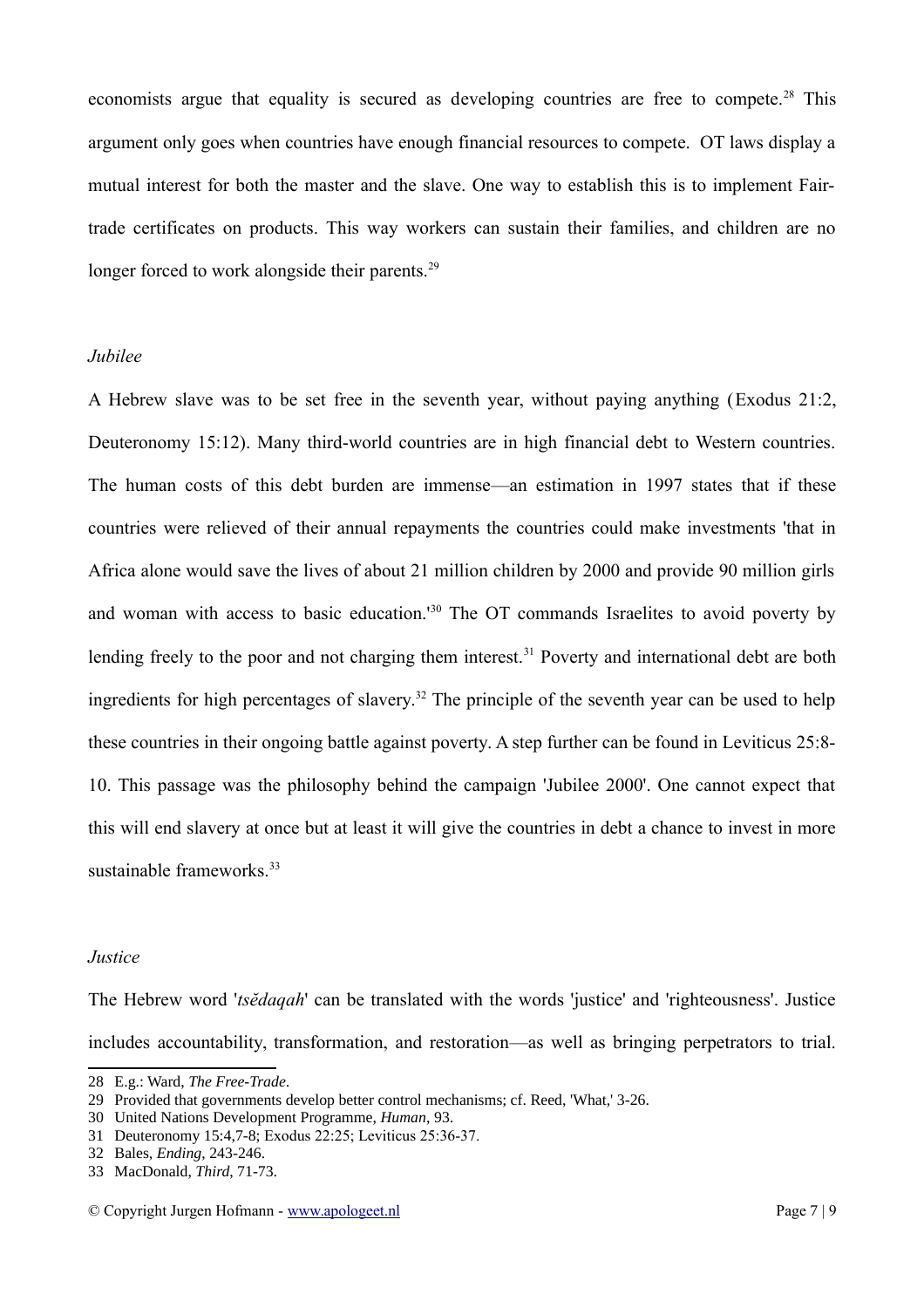The longing to see this justice in action helped to abolish slavery in the  $17<sup>th</sup>$  -  $19<sup>th</sup>$  centuries.<sup>[34](#page-8-0)</sup> It is this same longing that can greatly impact contemporary slavery.<sup>[35](#page-8-1)</sup>

Slavery mostly comes forth out of poverty and/or bad regulations. Implementing the OT ideas will help to prevent situations in which people are forced or lured into slavery. When Jesus cited the prophet Isaiah in Luke 4:17-20, it was not just lip-service—His whole life testified of this mission. Being a follower of Christ means to take Him as an example by trying 'to deliver those who are crushed' by working deeds of justice and righteousness.

# **Conclusion**

Comparing the OT view with the severe exploitation of  $17<sup>th</sup>$  ctentury *or* contemporary slavery is invalid. A slave in the OT was to be treated fair and just. Israel is constantly reminded of her own history of slavery and therefore urged to treat slaves justly. Furthermore, evidence points out that slavery in Israel, in contrast to other ANE laws, was based on a voluntary institution—beneficial for both the masters and slaves.

Equality, mercy and justice are terms that apply both to slaves *and* masters. These terms do not only apply to Israelites, but also to foreign slaves which is unique and demonstrates a transforming attitude. Unlike other ANE laws, the Mosaic slavery laws worked subversive and ultimately transformed the whole concept.

Justice in the OT seeks to restore. Living justly means to look for solutions and to seek restoration of that what is damaged. The golden rule to love our neighbours as ourselves is important in this. Knowing this by heart can greatly impact contemporary slavery issues.

<span id="page-8-0"></span><sup>34</sup> Cochran and Willard, 'The Kingdom,' 164-165.

<span id="page-8-1"></span><sup>35</sup> Ibid.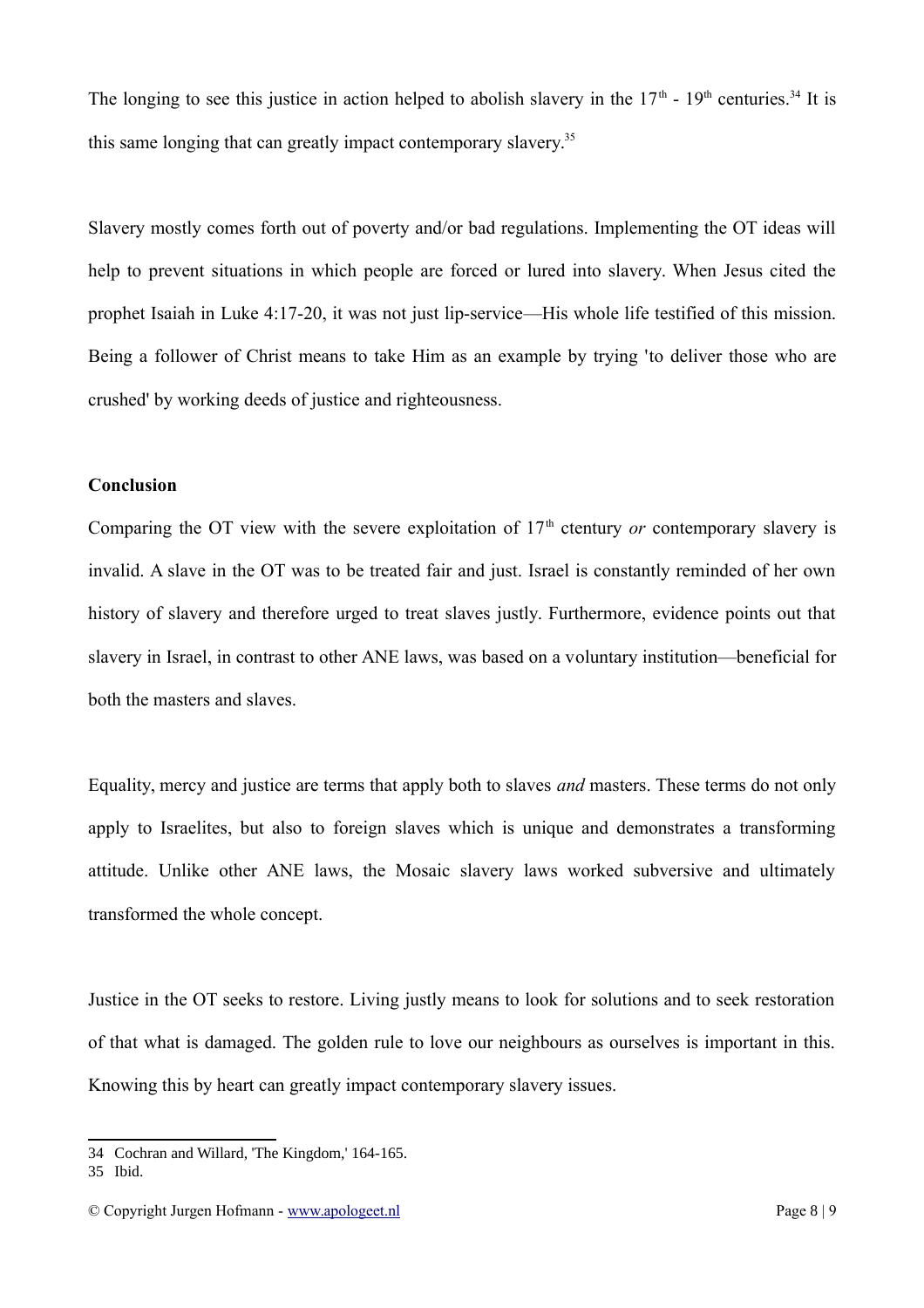This impact starts with individuals who are willing to pay more for their groceries by buying goods with quality-marks. Furthermore, subsidising in order to out-compete farmers from other countries contributes to even more inequality and contributes to a system where people are forced to work under disgraceful situations. People should stand up against unjust government policies concerning e.g. foreigners seeking asylum. Justice also means that the West must stop asking third world countries to pay high interests over their debts—even better, the West could embrace the philosophy of jubilee.

Amos' message was clear: none can justly prosper at the expense of others, or even in the light of the poverty and need of others.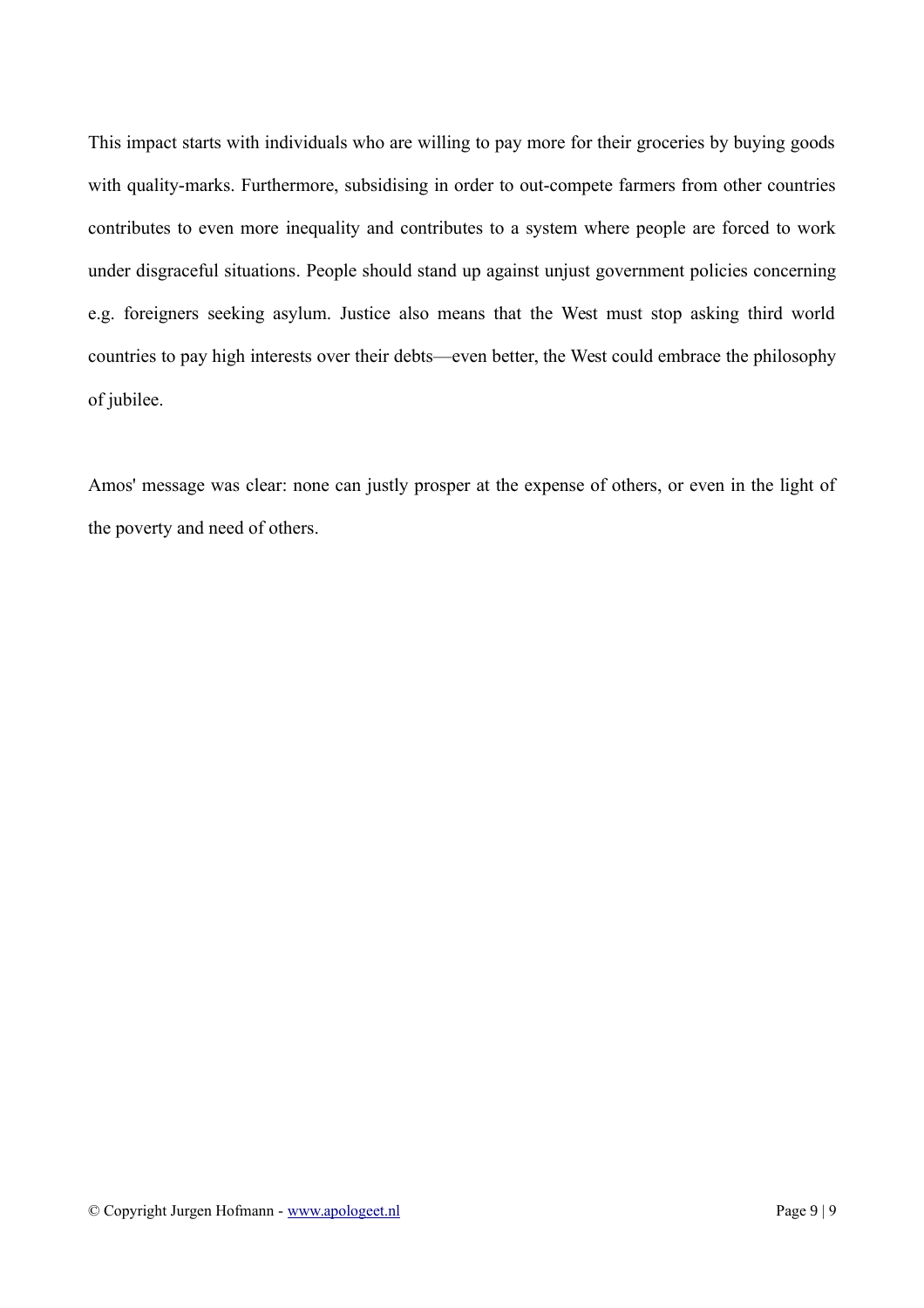# **Bibliography**

- All biblical references are taken from *The Holy Bible: King James Version* (1611).
- Bales, K., *Ending Slavery: How We Free Today's Slaves*, Berkley: University of California Press, 2007.
- Block, D. I., *Israel: Ancient Kingdom Or Late Invention?*, Nashville: B&H Publishing Group, 2008.
- Cochran, R. F. and Willard, D., 'The Kingdom of God, Law, and the Heart,' in R. F. Cochran and D. VanDrunen (eds.) *Law and the Bible: Justice, Mercy and Legal Institutions*, Downers Grove: InterVarsity Press, 2013.
- Craigie, P. C., *The New International Commentary on the Old testament: The Book of Deuteronomy*, Grand Rapids: Wm. B. Eerdmans Publishing, 1976.
- Dandamayev, M. A., 'Slavery (Old Testament),' in D. N. Freedman (ed.), *Anchor Bible Dictionary*, vol. 6, New York: Doubleday, 1992.
- Gibney, M. J., *The Ethics and Politics of Asylum: Liberal Democracy and the Response to Refugees*, Cambridge: Cambridge University Press, 2004.
- Hammurabi, 'Code of Laws,' *Internet Sacred Text Archive (*trans.) L.W. King, website (10 June 2014, http://www.sacred-texts.com/ane/ham/ham.htm).
- United Nations Development Programme, *Human Development Report 1997*, Oxford: Oxford University Press, website (23 July 2014, http://hdr.undp.org/en/content/human-developmentreport-1997).
- Jacobs, A., *Why the Bible Cannot Be the Word of God*, Bloomington: AuthorHouse, 2011.
- Jenks, W., *The Comprehensive Commentary on the Holy Bible*, Boston: Fessenden and Co., 1835.
- Jones, A. D., *Understanding Child Sexual Abuse: Perspectives from the Caribbean*, New York: Palgrave Macmillam, 2013.
- MacDonald, H. T., *Third World Health: Hostage to First World Health*, Abingdon: Radcliffe Publishing Ltd, 2005.
- Maggay, P. M., 'Justice and Approaches to Social Change,' in M. Hoek and J. Thacker (eds.), *Mica's Challenge: The Church's Responsibility to the Global Poor*, Milton Keynes: Paternoster, 2008.
- Monheim, J., *Human Trafficking and the Effectiveness of Asylum Policies*, website (21 July 2014, http://fdef.uni.lu/index.php/fdef\_FR/economie/crea/discussion\_papers/2008).
- Reed, D., 'What do Corporations have to do with Fair Trade? Positive and normative analysis from a value chain perspective,' *Journal of Business Ethics*, vol. 86:3 (2009) 3-26.
- Reynolds, B. W., 'Slavery,' in D. J. Atkinson and D. H. Field (eds.), *The New Dictionary of Christian Ethics and Pastoral Theology*, Downers Grove: InterVarsity Press, 1995.